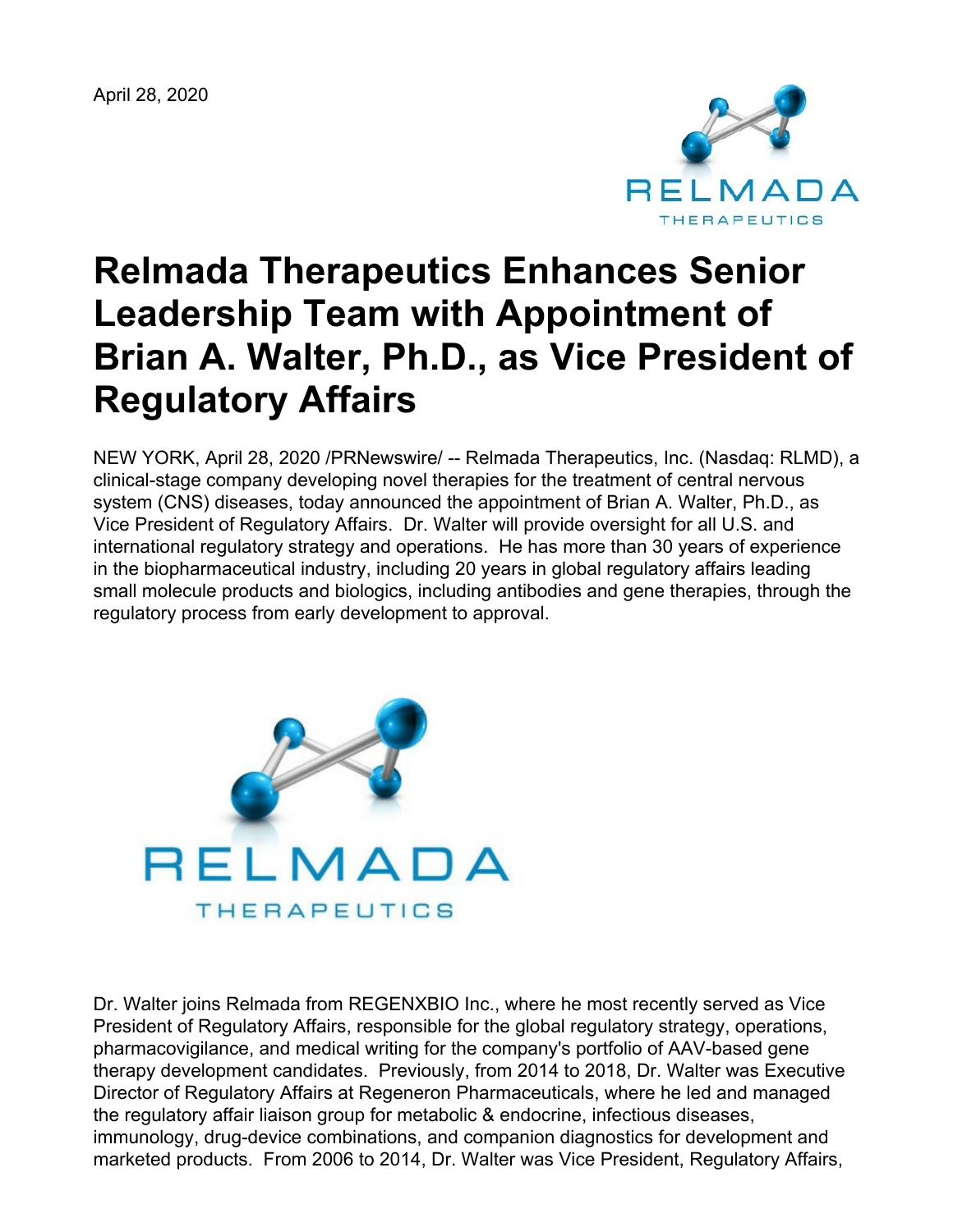for Acorda Therapeutics, where he established and led the regulatory affairs department from pre-IPO to approval of the company's first marketed product. From 1994 to 2006, Dr. Walter served in multiple roles at Boehringer Ingelheim Pharmaceuticals, most recently as Senior Associate Director, Drug Regulatory Affairs, Cardiovascular, CNS and General Drugs Section. From 1989 to 1994, he was Group Head, Human Metabolism, Clinical Pharmacokinetics and Disposition Department, at CIBA-GEIGY Corporation. From 1988 to 1989, Dr. Walter was a chemist in the Biochemistry Department of BAYER Corporation, Agricultural division.

Dr. Walter earned his B.S. in biology from Denison University in Granville, Ohio, and his Ph.D. in toxicology and drug metabolism from the University of Kentucky College of Pharmacy.

"I am delighted to join the Relmada R&D team and look forward to advance REL-1017, an orally delivered anti-depressant with a potentially unique rapid-onset of action and sustained antidepressant effect for the treatment of patients with a major depressive disorder. REL-1071 has been designated by FDA as a Fast-Track drug, and, if approved, will fulfill an unmet medical need for patients with a serious condition," said Dr. Walter. "It is an exciting time for the Company, and I look forward to working with the Relmada team to develop regulatory strategies to advance this innovative treatment for patients and their families."

"Dr. Walter has an impressive track record in regulatory affairs. We are thrilled to have Brian join the growing Relmada R&D team at this juncture, as we plan for our phase 3 program of REL-1017 and consider regulatory strategies in the EU, Japan and the rest of the world," said Thomas Wessel, Head of Research and Development at Relmada.

"Brian is a highly experienced regulatory affairs professional," said Sergio Traversa, Chief Executive Officer of Relmada. "He has led the interactions with regulatory agencies globally around a multitude of development and marketed products. We look forward to leveraging Brian's broad expertise as we discuss the planning of our pivotal Phase 3 program of REL-1017 as an adjunctive treatment in patients with major depression with the U.S. Food and Drug Administration and other regulatory agencies around the world."

#### **About dextromethadone (REL-1017)**

Relmada is currently developing dextromethadone as a rapidly acting oral agent for the treatment of depression. Working as an NMDA receptor antagonist and on the same binding site as ketamine but having shown no ketamine psychotomimetics side effects, dextromethadone is fundamentally differentiated from all currently FDA-approved antidepressants, as well as all atypical antipsychotics used adjunctively. In April 2017, the FDA granted Fast Track designation for dextromethadone for the adjunctive treatment of major depressive disorder.

#### **About Relmada Therapeutics, Inc.**

Relmada Therapeutics is a clinical-stage, publicly traded biotechnology company developing novel medicines to address areas of high unmet medical need in the treatment of central nervous system (CNS) diseases. Relmada's lead program, dextromethadone (REL-1017), is an N-methyl-D-aspartate (NMDA) receptor antagonist in development for the treatment of depression. NMDA receptor antagonists may have utility in the treatment of a range of